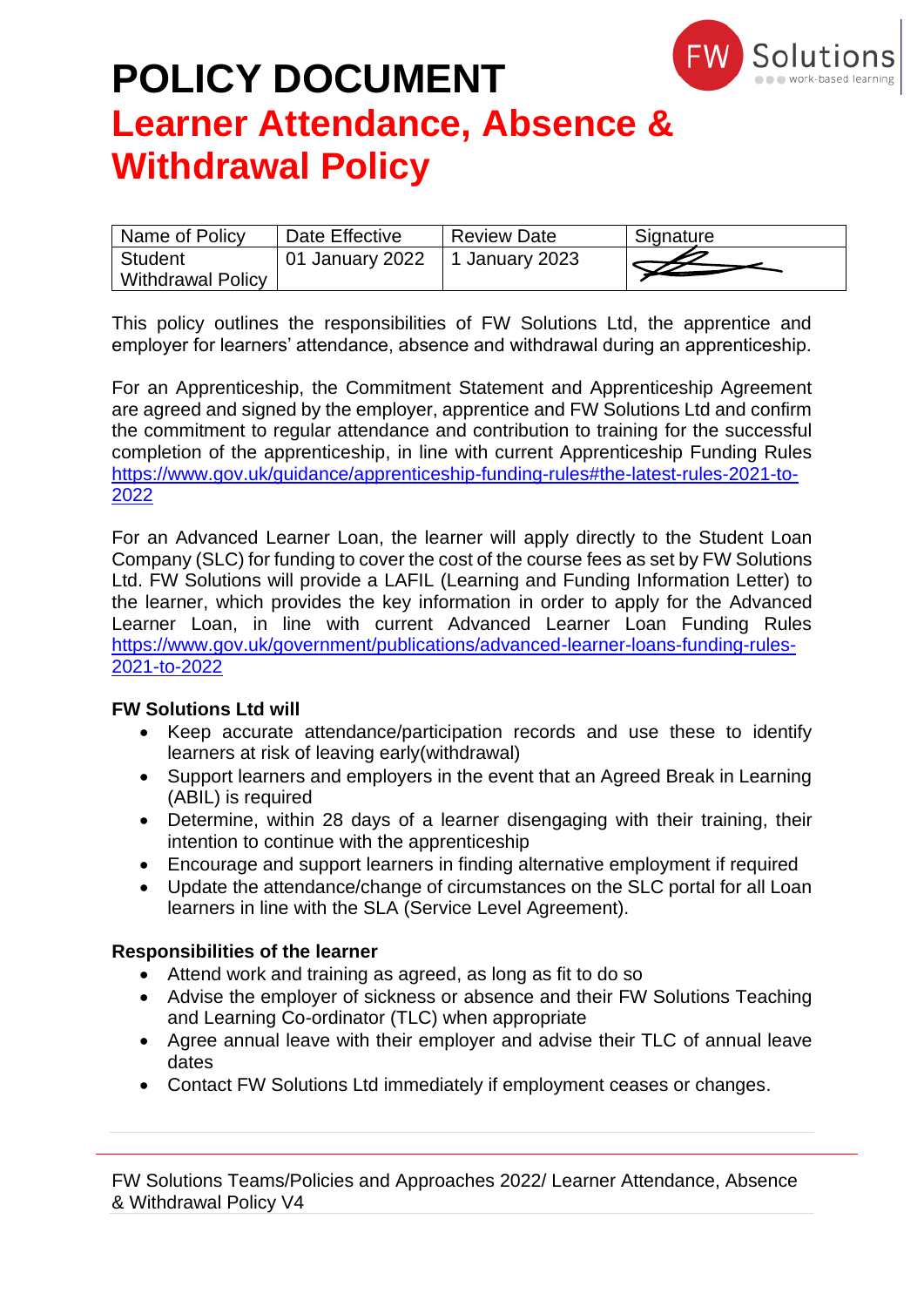

# **POLICY DOCUMENT**

# **Learner Attendance, Absence & Withdrawal Policy**

### **Responsibilities of the Employer**

- Agree working and Off the Job training hours (for an apprentice) within the maximum hours allowed within the European Working Time Directive, taking note of special requirements for learners under the age of 18 years <https://www.gov.uk/maximum-weekly-working-hours>
- Record attendance and absence and address any issues promptly with the learner and FW Solutions Ltd if appropriate
- Attend progress reviews for the apprentices as agreed in the commitment statement
- Advise FW Solutions Ltd immediately if a learner is absent for a TLC visit or leaves their employment

Learners are able to access the VQ Manager (e-portfolio) to view their own engagement and attendance record and Employers can access this portal to view progress of their learners.

### **Why learner commitment is important**

Attendance is a significant factor of success. Attending face to face training, online training and e-courses provides the learners with the opportunities to develop the skills and knowledge necessary to successfully complete their programme of study. A decrease in levels of engagement and attendance can provide an early warning of problems. The Learner Activity Log component of VQ Manager is designed to:

- Improve the engagement, commitment and attendance of all learners
- Ensure a proactive approach to providing support when you need it
- Enable you to maximise your full potential, increasing success and achievement.

### **What are Mitigating Circumstances?**

Mitigating Circumstances are serious, unforeseen, unpreventable circumstances that significantly disrupt apprentice's/learner's progress or ability to take part in learning and assessment. Apprentices/learners are expected to plan their work so that they can meet assessment deadlines at the same time as other obligations they may have. The mitigating circumstances process should only be used if they experience significant disruption to their studies due to circumstances that were unforeseen and out of their control.

In order for a mitigating circumstance claim to be accepted, they must demonstrate, to FW Solutions that the mitigating circumstances:

- Were outside the apprentice/learner's control
- Were unforeseen and unforeseeable
- Failures of equipment, including IT systems and computer viruses will only be accepted when they occur site-wide at the employer's premises.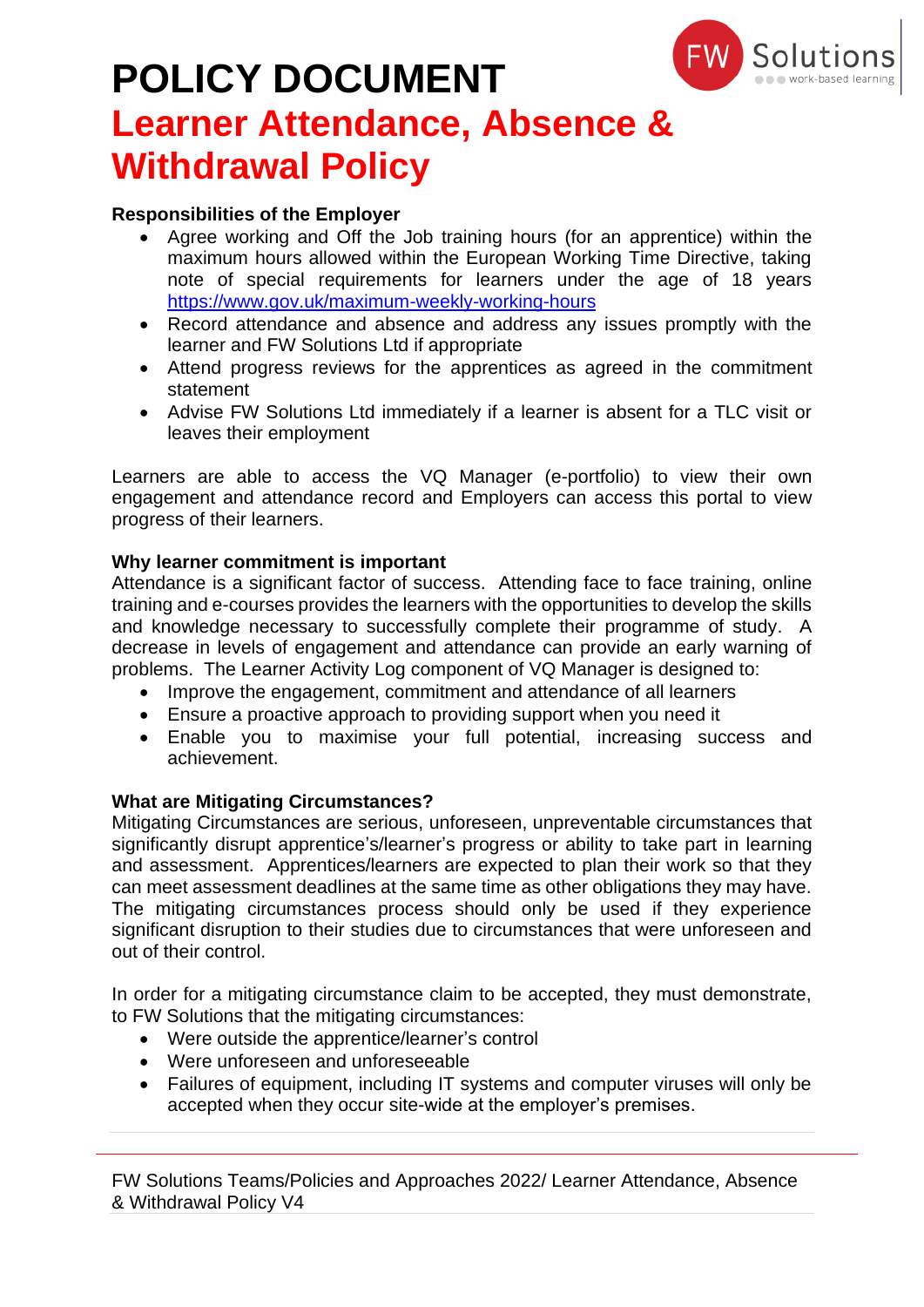

### **Submitting a claim for Mitigating Circumstances**

Mitigating Circumstances claims should be submitted to Mrs S. Hardy, Director of FW Solutions by email to [s.hardy@fwsolutions.net](mailto:s.hardy@fwsolutions.net) or in writing to Mrs S. Hardy, FW Solutions Ltd, Windsor House, Cornwall Road, Harrogate, HG1 2PW

### **Agreed Break In Learning**

In some circumstances a break in learning can be arranged if the learner will not take part in learning for more than four weeks. A learner or the TLC/Employer can request 'An Agreed Break in Learning' which can prevent a withdrawal from the apprenticeship or adult learning programme. This request should be discussed with their TLC and Employer and may be as a result of:

- Serious short-term illness
- Long term illness
- Bereavement
- Sudden deterioration of a long-term condition
- Maternity/paternity/adoption leave
- personal/family issues
- mental health difficulties

An Agreed Break in Learning will result in the learner being suspended from learning for an agreed period of time and the situation monitored by the TLC.

An Agreed Break in Learning will not be allowed for more than 12 months unless in exceptional circumstances. No Break in Learning will be allowed for longer than 18 months in any circumstances.

### **Withdrawal from an Apprenticeship**

Learners may decide to withdraw or are withdrawn from their learning programme and/or the employer/setting for a variety of reasons:

• A learner wishes to withdraw from their programme as they no longer wish to complete their studies

• A learner is dismissed by their employer following the outcome of the disciplinary process, a criminal convictions panel or for academic misconduct.

• A learner is required to withdraw as an outcome of the fitness to study/practice processes i.e. medical condition

Learners wanting to withdraw must:

- seek advice and guidance as soon as possible from both their (TLC) and their Employer before making the decision to withdraw.
- Submit their withdrawal in writing to both their Employer and TLC stating their reason for their decision
- Take part in an exit interview with their TLC.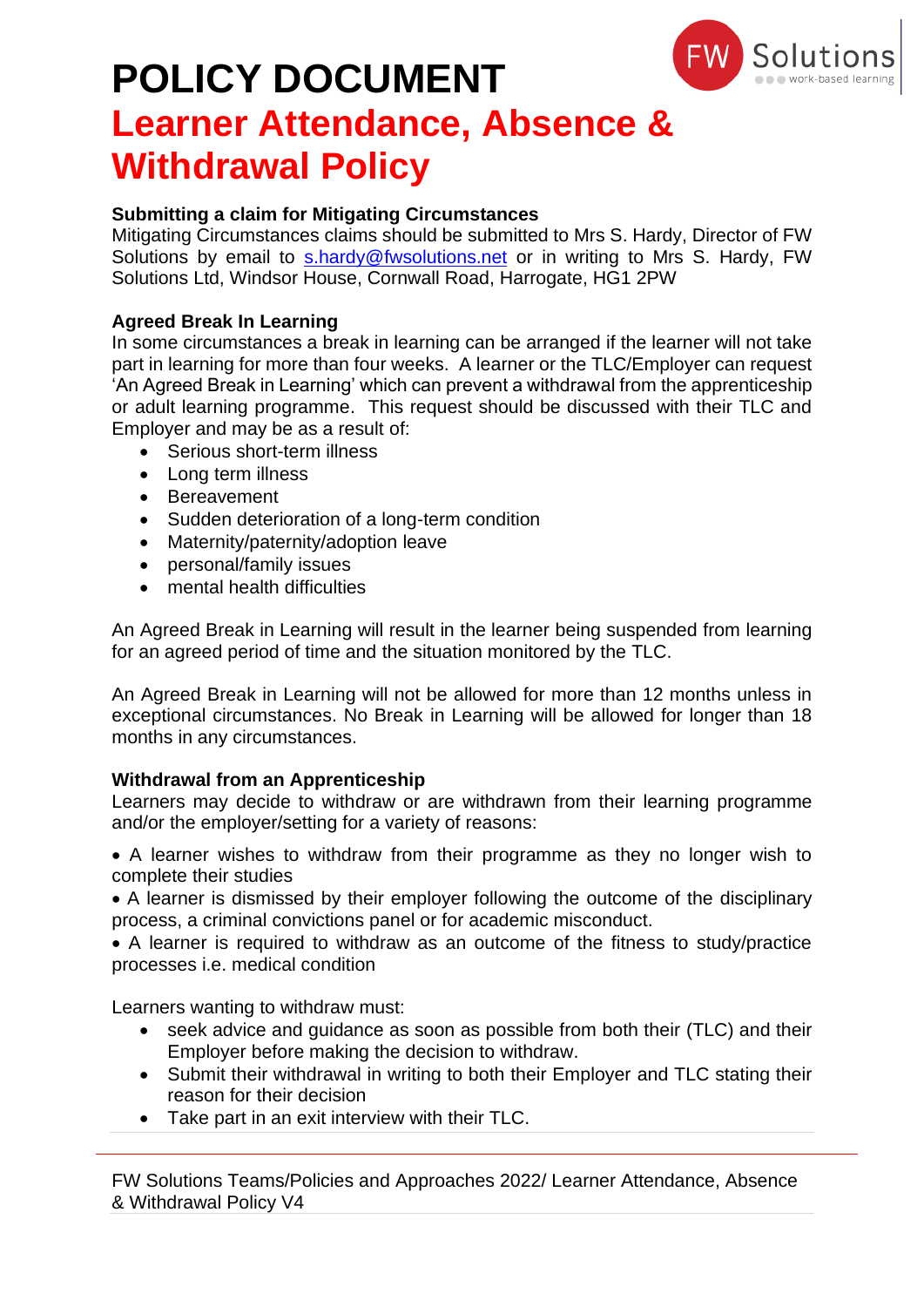

Any Employer who has dismissed the apprentice/learner must

- Advise FW Solutions in writing giving the reasons for the dismissal
- Provide evidence that employment has been terminated.

Once a learner has been withdrawn from their programme of study:

- Any FW Solutions Ltd property loaned to them should be returned to the TLC.
- Any certificates they have already achieved will be forwarded to their home address.

### **Redundancy**

Apprentices who have their apprenticeship agreement terminated by reason of redundancy, on or after 15 October 2020, and who, on the day of dismissal, are either within six months of the final day of the practical period OR have completed at least 75% of the practical period specified in the apprenticeship agreement, may continue their apprenticeship training with FW Solutions without being employed under an apprenticeship agreement.

In these circumstances, we will continue to deliver the apprenticeship's training as long as all the remaining elements, including the end-point assessment, can be successfully delivered.

The apprentice or the employer must provide evidence of the apprentice's redundancy for retention by FW Solutions. FW Solutions will support the apprentice through to the end of the apprenticeship, including any assessment and we will make reasonable efforts to find the apprentice a new employer.

Apprentices who have their apprenticeship agreement terminated by reason of redundancy, on or after 15 October 2020, and who, on the day of dismissal, have completed less than 75% of the practical period specified in the apprenticeship agreement, and the remaining training represents a training duration of six months or more, may continue their apprenticeship training without being employed under an apprenticeship agreement.

FW Solutions will continue to deliver the apprenticeship's training, where it can be successfully delivered and the Education and Skills Funding Agency (ESFA) will fund the apprenticeship while the apprentice seeks another employer.

The apprentice or the employer must provide evidence of the apprentice's redundancy for retention by FW Solutions. FW Solutions will support the apprentice for up to 12 weeks, including any assessment and we will make reasonable efforts to find the apprentice a new employer.